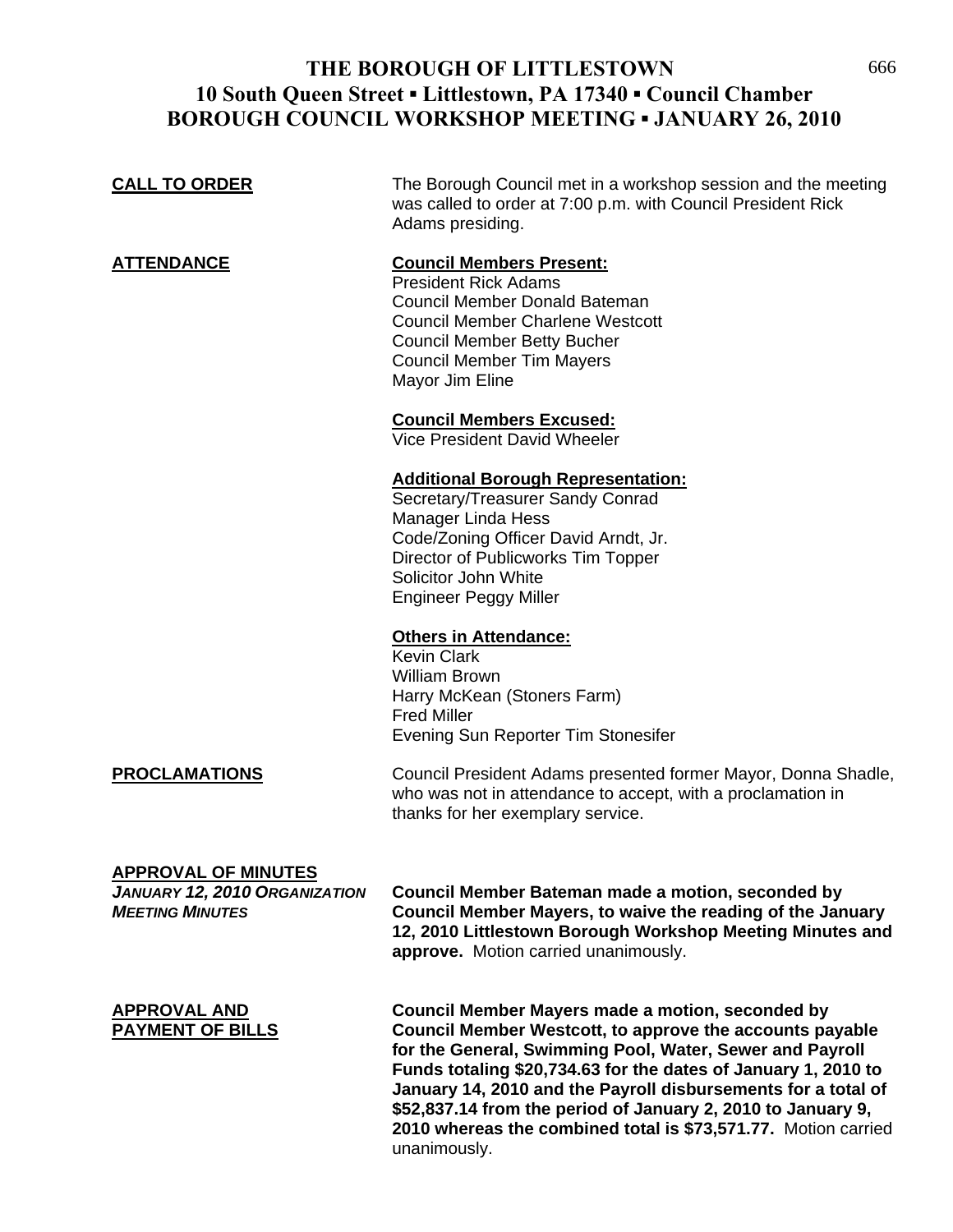# **THE BOROUGH OF LITTLESTOWN** 667 **10 South Queen Street ▪ Littlestown, PA 17340 ▪ Council Chamber BOROUGH COUNCIL WORKSHOP MEETING ▪ JANUARY 26, 2010**

| <b>APPROVAL OF FINANCIAL</b><br><b>REPORT</b>                                    | Council Member Mayers made a motion, seconded by<br>Council Member Bateman, to approve the financial report for<br>January 26, 2010. Motion carried unanimously.                                                                                                                                                                                                                                                                                                                                                                                                                      |
|----------------------------------------------------------------------------------|---------------------------------------------------------------------------------------------------------------------------------------------------------------------------------------------------------------------------------------------------------------------------------------------------------------------------------------------------------------------------------------------------------------------------------------------------------------------------------------------------------------------------------------------------------------------------------------|
| <b>APPROVAL OF RESERVE</b><br><b>SAVINGS REPORT</b>                              | <b>Council Member Mayers made a motion, seconded by</b><br><b>Council Member Bateman, to approve the Capital Reserve</b><br>Savings Accounts report for January 26, 2010. Motion carried<br>unanimously.                                                                                                                                                                                                                                                                                                                                                                              |
| <b>NEW BUSINESS</b>                                                              |                                                                                                                                                                                                                                                                                                                                                                                                                                                                                                                                                                                       |
| <b>HRG PROPOSAL AND SCOPE</b><br><b>Work to Prepare the Chapter 94</b><br>Report | <b>Council Member Bucher made a motion, seconded by Council</b><br>Member Bateman, to approve the proposal from HRG to<br>provide professional engineering service to prepare the<br>Littlestown Borough Sewer Authority's 2009 Chapter 94<br>Report at the cost of \$2,500 plus reimbursables. Motion<br>carried unanimously.                                                                                                                                                                                                                                                        |
| <b>REPORTS</b>                                                                   |                                                                                                                                                                                                                                                                                                                                                                                                                                                                                                                                                                                       |
| <b>BOROUGH MANAGER</b>                                                           | Borough Manager, Linda Hess submitted her report earlier to<br>Council.                                                                                                                                                                                                                                                                                                                                                                                                                                                                                                               |
| <b>MAYOR</b>                                                                     | Mayor, James Eline and former Mayor, Donna Shadle submitted<br>their reports earlier to Council.                                                                                                                                                                                                                                                                                                                                                                                                                                                                                      |
| <b>POLICE CHIEF</b>                                                              | Chief of Police, Charles Kellar submitted his report earlier to<br>Council.                                                                                                                                                                                                                                                                                                                                                                                                                                                                                                           |
| <b>DIRECTOR OF PUBLIC WORKS</b>                                                  | Borough Director of Public Works, Tim Topper submitted his<br>report earlier to Council.                                                                                                                                                                                                                                                                                                                                                                                                                                                                                              |
| <b>ZONING/CODE ENFORCEMENT</b><br><b>OFFICER</b>                                 | Borough Zoning/Code Enforcement, David Arndt submitted his<br>his report earlier to Council.                                                                                                                                                                                                                                                                                                                                                                                                                                                                                          |
| <b>BOROUGH ENGINEER, HRG</b>                                                     | Borough Engineer, Peggy Miller stated that she has provided<br>recommendations to the Borough Solicitor regarding language to<br>be included as a part of the Intermunicipal Agreement pertaining<br>to the Act 537. She is continuing to work on development of the<br>plan and is focusing on the collection system and capacity<br>presently. She also reminded Council that the Chapter 94 Report<br>is due to the Pennsylvania Department of Environmental<br>Protection by March 31, 2010 and the report must be approved by<br>both the Borough Council and Borough Authority. |
| <b>BOROUGH SOLICITOR</b>                                                         | Borough Solicitor, John White stated that he is continuing to work<br>on the Act 537 plan along with Council, Germany Township, Union<br>Township and Peggy Miller.                                                                                                                                                                                                                                                                                                                                                                                                                   |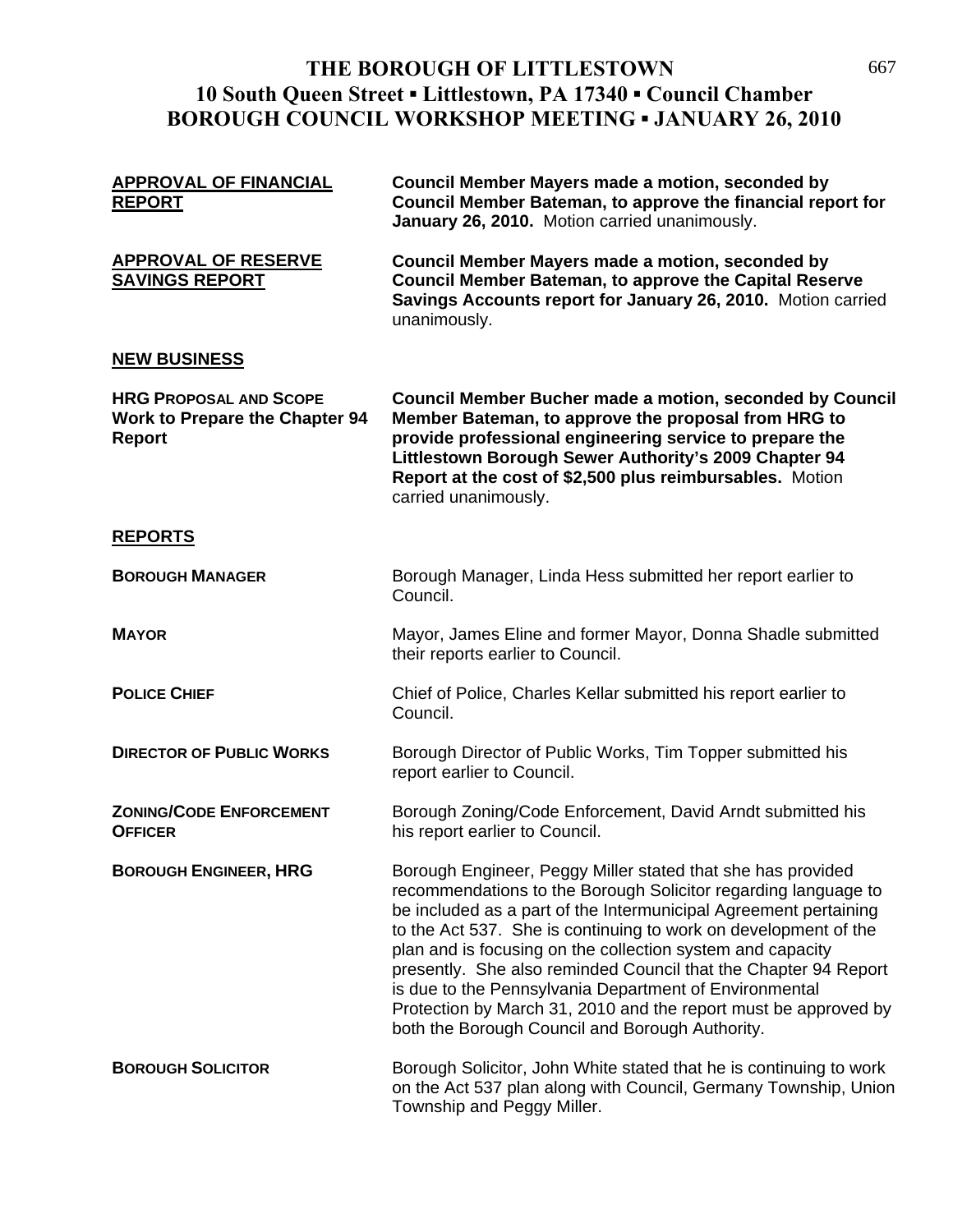## **THE BOROUGH OF LITTLESTOWN** 668 **10 South Queen Street ▪ Littlestown, PA 17340 ▪ Council Chamber BOROUGH COUNCIL WORKSHOP MEETING ▪ JANUARY 26, 2010**

**REPORTS Council Member Westcott made a motion, seconded by Council Member Bateman, to approve the reports as written.**  Motion carried unanimously.

### **REPORTS OF BOARDS, COMMITTEES AND COMMISSIONS**

## **RECREATION BOARD** No Council action required.

**PLANNING COMMISSION** No Council action required.

### **CIVIL SERVICE COMMISSION** Council Member Mayers stated that there will be a reorganization meeting on Monday, February 1, 2010 at 1:00 p.m.

**COMMUNITY RELATIONS** There was nothing to report.

**COMMITTEE**

**FINANCE COMMITTEE** Council President Adams stated that the Auditors are in and an

## **HEALTH & SAFETY** Council Member Westcott stated that there was nothing to report. **COMMITTEE**

**PERSONNEL COMMITTEE** Council Member Bucher stated that she is still working on putting a meeting together to discuss the Emergency Management Coordinator position.

**COMMITTEE**

**UNION/POLICE CONTRACT** Council President Adams stated that there is nothing to report.

audit report will be received once the audit is completed.

## **PROPERTY & SUPPLY COMMITTEE**

**NEW SOFTWARE PURCHASE Council Member Bateman made a motion, seconded by Council Member Westcott, to approve the recommendation from the Property and Supply Committee to approve the funds in the amount of \$21,365.75 for the purchase of phase I Utility Billing software package from KVS Information Systems Inc. with the plan to utilize the new billing software for the next water and sewer billing quarter and to revisit to discuss and purchase phase II of the Financial software package before the third quarter of 2010.** Council President Adams asked for questions or comments. Borough Solicitor White stated that due to the language that is implemented into these contracts regarding the software vendor is not responsible for glitches or training error, he requested that he review the agreement to make sure such language has not be implemented.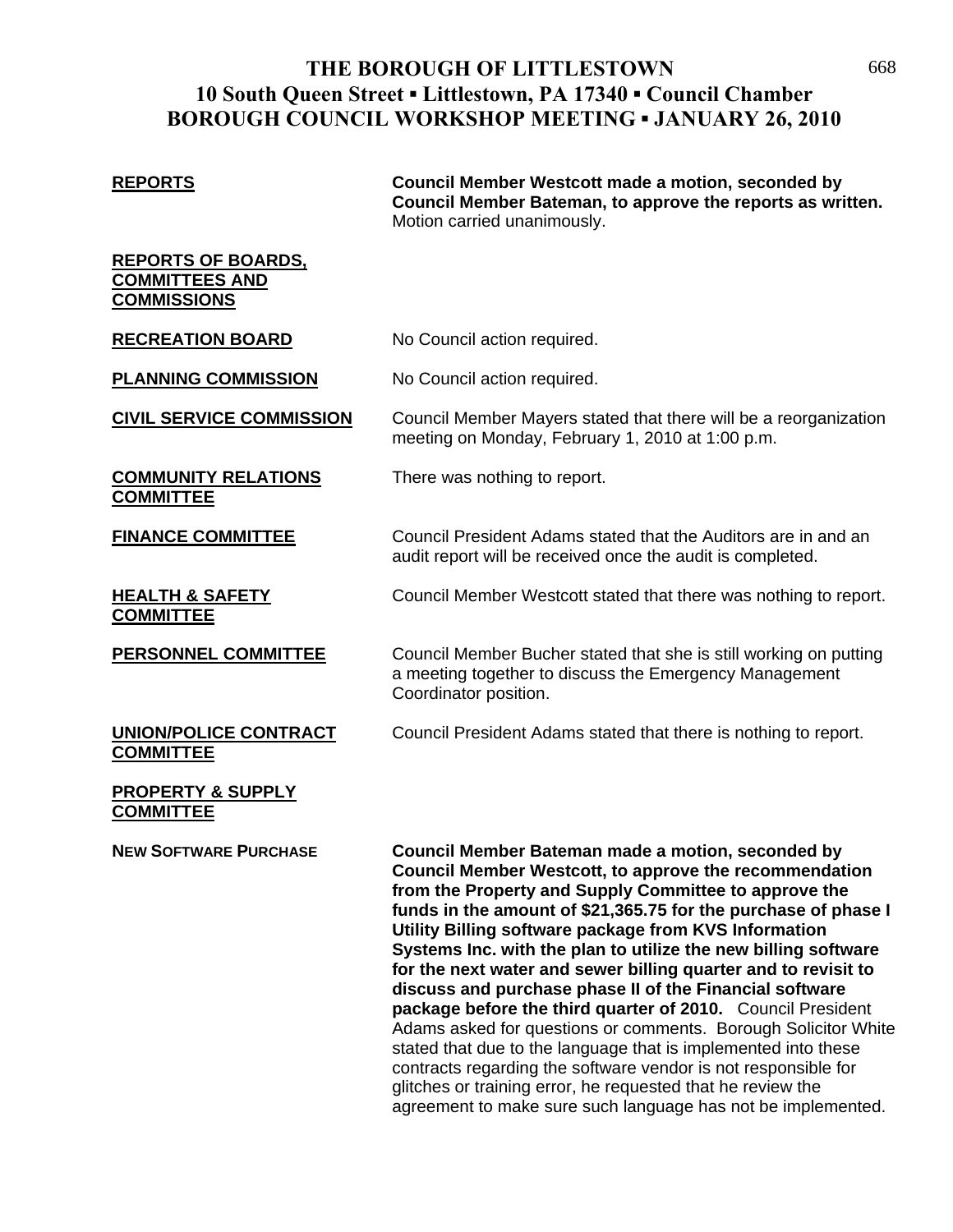# THE BOROUGH OF LITTLESTOWN 669 **10 South Queen Street ▪ Littlestown, PA 17340 ▪ Council Chamber BOROUGH COUNCIL WORKSHOP MEETING ▪ JANUARY 26, 2010**

| <b>NEW SOFTWARE PURCHASE</b><br>(Continued)                           | Council Member Bateman made a motion, seconded by<br>Council Member Westcott, to amend the motion to add "with<br>approval after the complete, thorough review by our Solicitor<br>of the contract". Motion carried unanimously.                                                                                                                                                                                                                                                                                                                                                                                                                          |
|-----------------------------------------------------------------------|-----------------------------------------------------------------------------------------------------------------------------------------------------------------------------------------------------------------------------------------------------------------------------------------------------------------------------------------------------------------------------------------------------------------------------------------------------------------------------------------------------------------------------------------------------------------------------------------------------------------------------------------------------------|
|                                                                       | Council Member Bateman made a motion, seconded by<br>Council Member Westcott, to approve the recommendation<br>from the Property and Supply Committee to approve the<br>funds in the amount of \$21,365.75 for the purchase of phase I<br>Utility Billing software package from KVS Information<br>Systems Inc. with approval after the complete, thorough<br>review by our Solicitor of the contract and to utilize the new<br>billing software for the next water and sewer billing quarter<br>and to revisit to discuss and purchase of phase II of the<br>Financial software package before the third quarter of 2010.<br>Motion carried unanimously. |
| <b>UTILITIES/I&amp;I COMMITTEE</b>                                    |                                                                                                                                                                                                                                                                                                                                                                                                                                                                                                                                                                                                                                                           |
| <b>REQUEST TO REDUCE THE WATER/</b><br>SEWER BILL FOR 245 W. KING ST. | <b>Council Member Mayers made a motion, seconded by Council</b><br>Member Bateman, to approve the recommendation from the<br>Utilities/I&I Committee to deny the request from Mike<br>Cummings to reduce his October 1, 2010 water and sewer bill<br>for his property located at 245 West King Street. Motion<br>carried unanimously.                                                                                                                                                                                                                                                                                                                     |
| <b>PUBLIC COMMENTS</b>                                                |                                                                                                                                                                                                                                                                                                                                                                                                                                                                                                                                                                                                                                                           |
| <b>KEVIN CLARK</b>                                                    | Kevin Clark took the opportunity to thank the Public Works<br>Department for fixing the signal on East King Street and installing<br>LED lights.                                                                                                                                                                                                                                                                                                                                                                                                                                                                                                          |
| <b>FRED MILLER</b>                                                    | Fred Miller stated that there is a concern with Ridden Alley. The<br>alley is not wide enough for two cars. Traffic gets tied up on the<br>main road when a car is exiting from the alley on East King Street<br>and a car is trying to turn onto the alley from the main road.<br>Council President Adams referred this to the Mayor and Police<br>Department to review.                                                                                                                                                                                                                                                                                 |
| <b>ADJOURN FOR EXECUTIVE</b>                                          | Council Member Westcott made a motion, seconded by<br>Council Member Bateman, to adjourn the Regular Meeting to<br>go into executive session to discuss personnel matters.<br>Motion carried unanimously.                                                                                                                                                                                                                                                                                                                                                                                                                                                 |
|                                                                       | The meeting was adjourned at 8:30 p.m.                                                                                                                                                                                                                                                                                                                                                                                                                                                                                                                                                                                                                    |
| <b>RECONVENE</b>                                                      | The meeting reconvened at 8:45 p.m. and the public was invited<br>back in. No actions were taken by Council.                                                                                                                                                                                                                                                                                                                                                                                                                                                                                                                                              |